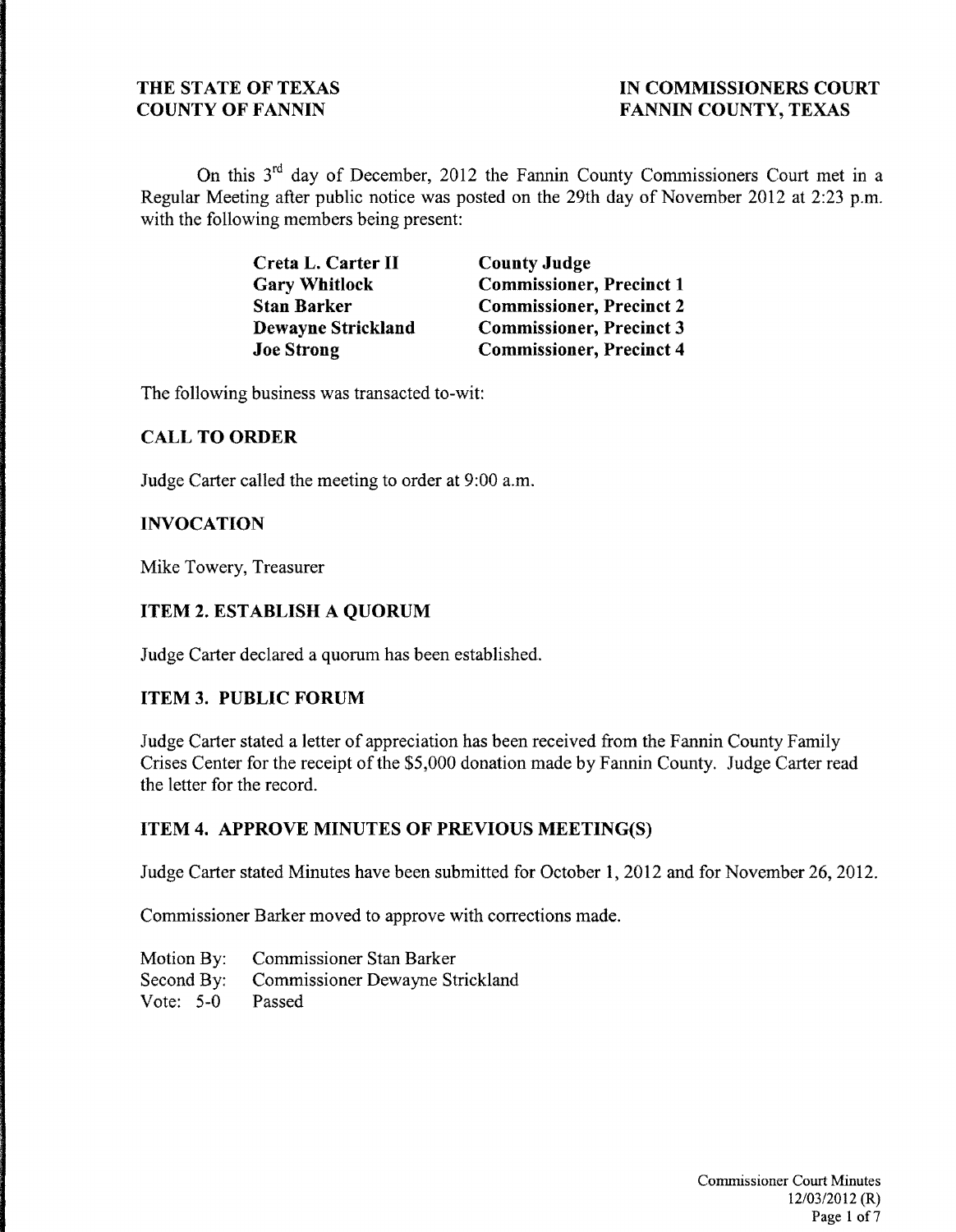ITEM 5. CONSIDERATION AND ACTION TO APPROVE FY 2012 CHAPTER 59 ASSET FORFEITURE REPORT BY LA W ENFORCEMENT AGENCY AND TO AUTHORIZE COUNTY JUDGE TO SIGN REPORT ON BEHALF OF FANNIN COUNTY - SHERIFF

Item passed\*

# ITEM 6. CONSIDERATION AND ACTION TO APPROVE ENGAGEMENT AGREEMENT LETTER OF CA FORENSICS, LLC AS CONSULTANT AND EXPERT TO PROVIDE FRAUD EXAMINATION AT THE DIRECTION OF THE CRIMINAL DISTRICT ATTORNEY AND AUTHORIZE COUNTY JUDGE TO SIGN AGREEMENT ON BEHALF OF FANNIN COUNTY - CRIMINAL DISTRICT ATTORNEY

Mr. Dale McQueen requested to speak on the agenda item. Mr. McQueen stated the case at hand differs from a criminal case in that a typical criminal case would have law enforcement testifying, in this case if an outside finn is not hired to testify, the only auditors offering testimony would be that of the firm in which the criminal act occurred with no third party testimony; if cost of hiring an outside auditor were the issue then why were the unencumbered funds increased by \$215,000 this last year?

Richard Glaser, Criminal District Attorney stated defensive issues could potentially be raised on internal controls; an outside audit would prevent such an event; the Commissioners Court has a duty and an obligation to support the State in this extraordinary situation.

Judge Carter stated the defense will hire an expert witness; cross examination by the prosecution should be all that is required of the expert hired by the defense without the extra cost of the County hiring another expert witness.

Commissioner Strickland stated in last week's meeting it was proposed the County pay a portion with the District Attorney paying any additional funds in excess of \$20,000.

Mr. Glaser stated his preference not to come to Commissioners Court and have comments made in regard to any case prior to the conclusion of a case; the Forfeiture Funds referenced could be considered; the auditor for hire would work at Mr. Glaser's discretion and with direction from the Court the auditor can be instructed to not exceed \$25,000 in fees at which time Mr. Glaser would come back to the Commissioners Court to address any further spending of any funds.

Judge Carter stated the auditor would not be a fact witness; he can only give his opinion if the judge permits it; the citizens would be asked to pay someone \$45,000 to give his opinion.

Commissioner Strickland moved to approve the Agreement Letter with fees to the County not to exceed \$20,000 and any additional fees incurred to be paid for the Criminal District Attorney.

| Motion By: Commissioner Dewayne Strickland                                        |
|-----------------------------------------------------------------------------------|
| Second By: Commissioner Joe Strong                                                |
| Vote: 2-3 Motion failed (Commissioners Barker, Whitlock and Judge Carter opposed) |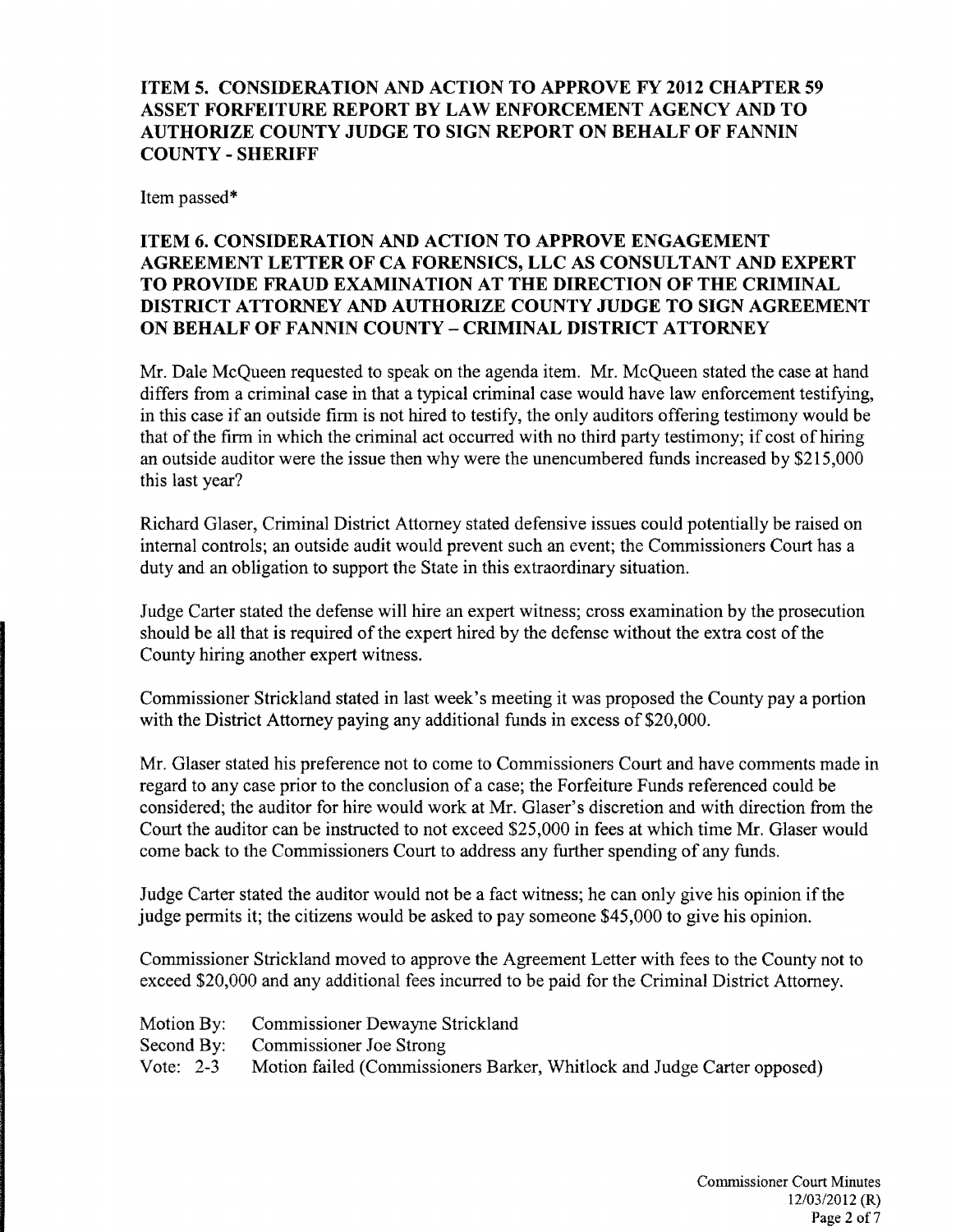#### ITEM 7. DISCUSSION, CONSIDERATION AND ACTION REGARDING TRANSFER OF FUNDS OUT OF ELECTION SUPPLIES LINE ITEM AND INTO ELECTION SALARY LINE ITEM(S), FOR THE COMPENSATION OF ELECTION WORKERS- COUNTY **CLERK**

Tammy Biggar, County Clerk stated the expense of paying elections workers went over budget and recommends transferring funds between Election line items.

Scott Dyer, Auditor stated the amount to be transferred would be \$718.00.

Motion By: Commissioner Stan Barker Second By: Commissioner Dewayne Strickland Vote: 5-0 Passed

# ITEM 8. DISCUSSION, CONSIDERATION AND ACTION TO APPROVE UP TO \$500 TO PURCHASE SHELVING FROM CITY OF MOUNT PLEASANT AND TO APPROVE FUNDING TO BE PAID OUT OF CLERK'S RECORD MANAGEMENT FUND COUNTY CLERK

Tammy Biggar, County Clerk stated shelving is needed in the Criminal Clerk's office as there is no further space available for files; shelving is needed in the Clerk's office.

Commissioner Strickland stated he has agreed to pick up the shelving if they can be procured.

- Motion By: Commissioner Dewayne Strickland
- Second By: Commissioner Gary Whitlock
- Vote: 5-0 Passed

#### \*ITEM 5. CONSIDERATION AND ACTION TO APPROVE FY 2012 CHAPTER 59 ASSET FORFEITURE REPORT BY LAW ENFORCEMENT AGENCY AND TO AUTHORIZE COUNTY JUDGE TO SIGN REPORT ON BEHALF OF FANNIN COUNTY - SHERIFF

Donnie Foster, Sheriff stated the report has been reviewed by Sgt. David Thompson and Auditor Scott Dyer and is hereby submitted for approval.

- Motion By: Commissioner Dewayne Strickland
- Second By: Commissioner Gary Whitlock
- Vote: 5-0 Passed

# ITEM 9. CONSIDERATION AND ACTION TO APPROVE PURCHASE OF A 2013  $\frac{1}{2}$ TON TRUCK THROUGH HGAC OR BUYBOARD CONTRACT FOR THE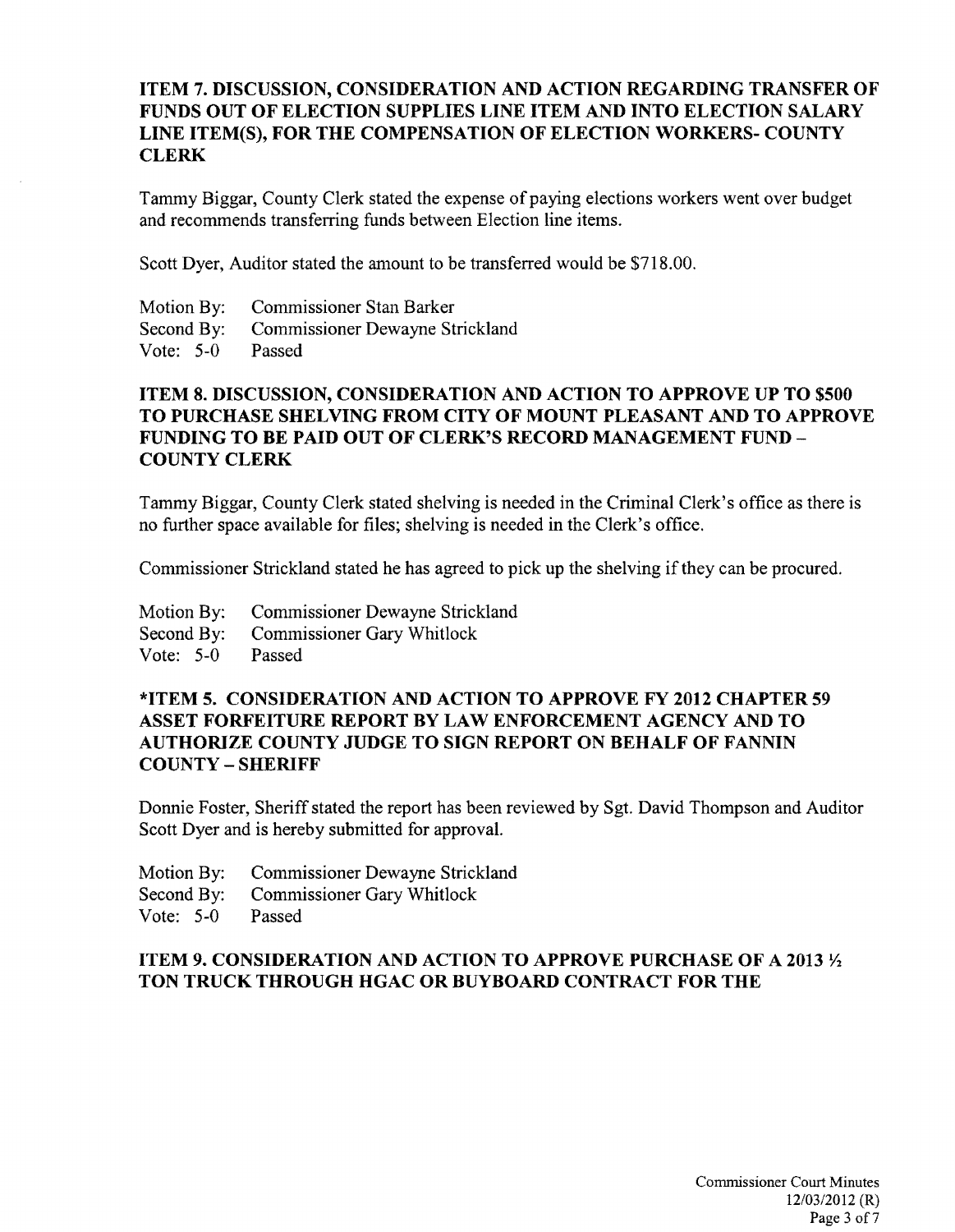# **ENVIRONMENTAL DEVELOPMENT/SEPTIC PERMIT OFFICER - PURCHASING AGENT**

Jill Holmes, Purchasing Agent stated it has been an ongoing effort to attempt to stay within budget and still meet the requests for the extended cab truck; Sam Pack Ford has the closest pricing with a 2013 Ford F150 extended cab truck, minus delivery charge for \$18,273.92.

Ms. Holmes stated there were errors on the contract that ended September  $30<sup>th</sup>$  with the price of the truck too low; the best price for a regular cab truck is also through Sam Pack Ford for \$15,832.92 without delivery charge; for this price a new tool box can be purchased and still be within budget as well.

Mary Bloodsworth, Environmental Development Representative stated the extended cab is sorely needed to provide storage for raincoats, sensitive equipment among other items stored; the laser level which is housed in a padded case was destroyed by being housed in the tool box.

Scott Dyer, Auditor stated \$900 would be the shortfall. Ms. Bloodsworth stated she has a Repair and Maintenance line item that could be used.

Commissioner Barker stated the fiscal budget is 2 months old and the Contingency Fund has already been tapped into.

Commissioner Strickland stated the value ofthe extended cab versus the costs far exceeds comparison with the amount of years the truck will be used.

Commissioner Strickland moved to approve the purchase of the extended cab pick-up truck; directing \$500 from the department's Repair and Maintenance Fund and \$400 to come out of the Contingency Fund.

Motion died for lack of a second.

Commissioner Barker moved to approve the truck that is within budget from Sam Pack Ford.

|             | Motion By: Commissioner Stan Barker                       |
|-------------|-----------------------------------------------------------|
|             | Second By: Commissioner Gary Whitlock                     |
| Vote: $3-2$ | Passed (Commissioner Strickland and Judge Carter opposed) |

## **ITEM 10. CONSIDERATION AND ACTION TO APPROVE PURCHASE OF A 2013 FORD F-2S0 TRUCK THROUGH HGAC CONTRACT FOR PRECINCT FOUR-PURCHASING AGENT**

Jill Holmes, Purchasing stated the delivery charge of \$171.50 will be deducted bringing the purchase price of the truck to \$21,339.38 as Precinct Four will pick truck up at the Carrolton dealership.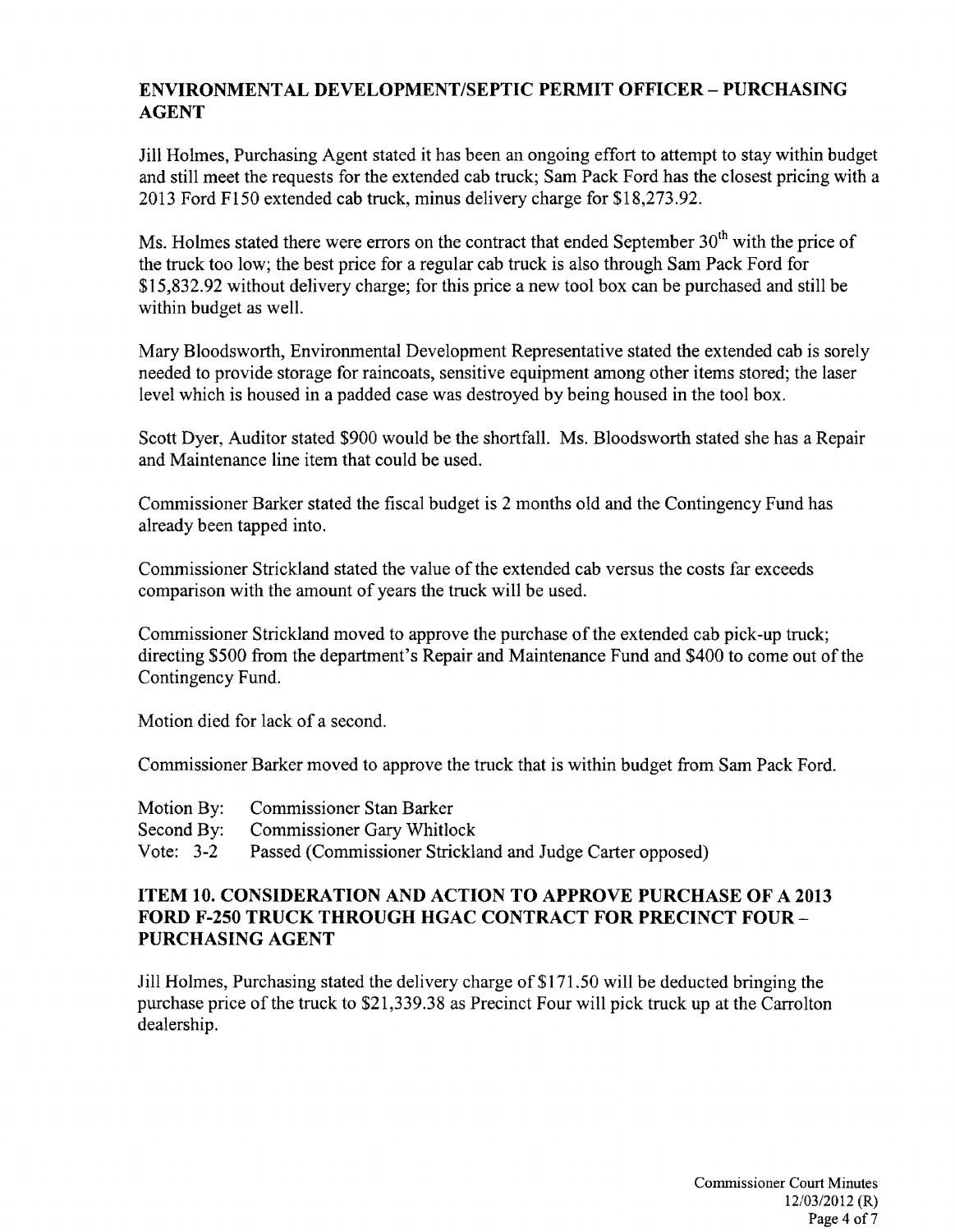Commissioner Strong stated the current truck starts on occasion and has been sent for repair several times; the issue cannot be resolved and the truck will eventually be sold at auction.

Motion By: Commissioner Joe Strong Second By: Commissioner Stan Barker Vote: 5-0 Passed

# ITEM 11. CONSIDERATION AND ACTION TO APPROVE THE EXTENSION OF PEST CONTROL CONTRACT WITH ECO FRIENDLY EXTERMINATING & PEST CONTROL FOR ANOTHER TWELVE (12) MONTHS AS PER TERMS AND CONDITIONS OF BID/CONTRACT FOR 2011-2012 - PURCHASING AGENT

Jill Holmes, Purchasing Agent stated the service received has been satisfactory and recommends extension of the contract.

Motion By: Commissioner Dewayne Strickland

Second By: Commissioner Joe Strong

Vote: 5-0 Passed

# ITEM 12. DISCUSSION, CONSIDERATION AND ACTION TO APPROVE ADVANCED FUNDING AGREEMENT FOR HWY S6 MARKER AND TO AUTHORIZE COUNTY JUDGE TO SIGN AGREEMENT ON BEHALF OF FANNIN COUNTY COMMISSIONER, PCT. 4

Commissioner Strong stated the Resolution was passed one month ago to rename a portion of the highway, the State has required the agreement for the purchase of signs and installation; Fire Chief Brad Nichols has agreed to pay for the costs associated with the project in the amount of \$1,106.18 and no costs to the County; any further costs could potentially come from vandalism or other damage at which time the marker could be either replaced, repaired or discontinued; should such an event occur, costs will be sought from the Bonham Fire Department.

Motion By: Commissioner Dewayne Strickland

Second By: Commissioner Joe Strong

Vote: 5-0 Passed

# ITEM 13. DISCUSSION, CONSIDERATION AND ACTION TO APPROVE OPENING A NEW ROAD OFF OF RECREATION ROAD 3 - COMMISSIONER, PCT. 4

Commissioner Strong stated he had been approached by Mr. Clark Sanderson, Sanderson Surveying and Ms. Deanna Staton of Cole Title in regard to six houses that currently use a driveway to access the homes.

Ms. Beth Robertson, Cole Title stated the pathway is actually an easement and therein lies the potential for conflict.

Ms. Staton stated the road had been maintained by a previous commissioner but was no longer maintained. Commissioner Strong stated the road has never been numbered.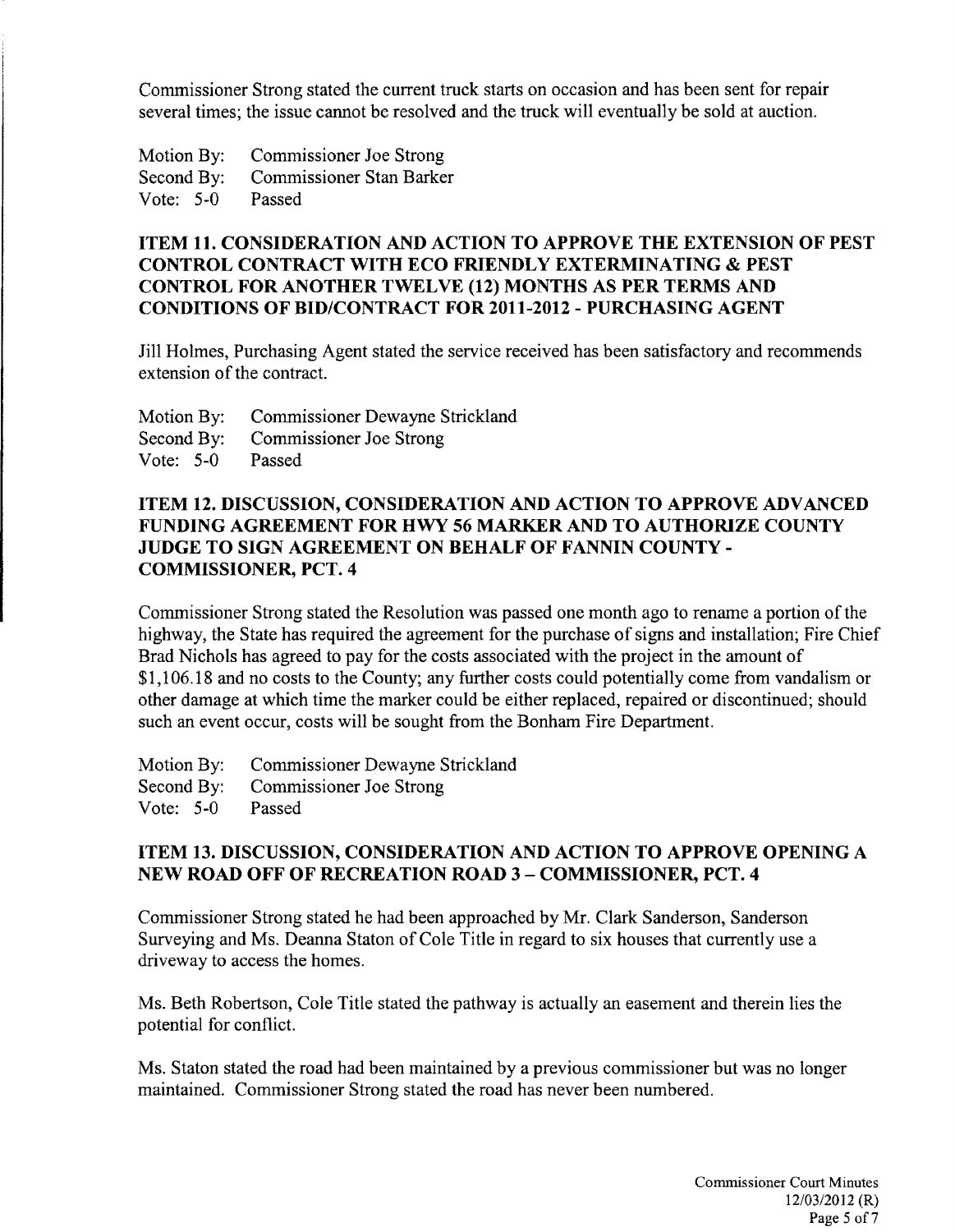Commissioner Barker stated a road must be maintained to specifications for a period of one year before it can be accepted as a County Road; additionally the property owners would need to be in agreement with giving up the property being used.

Ms. Staton stated surveys in the past had used a reference to "county road" with no further identifiers that were used in legal descriptions which has caused the confusion.

Commissioner Strickland asked if all the property owners have signed the petition to open the road. Commissioner Strong stated no, not all the current owners have signed.

Judge Carter stated the item will be passed at this time.

# **ITEM 14. DISCUSSION, CONSIDERATION AND POSSIBLE ACTION REGARDING DECLARATION OF LOCAL DISASTER INCLUDING ADDITIONAL AUTHORITY REGARDING REGULATION OF FIREWORKS IN UNINCORPORATED AREAS OF FANNIN COUNTY - COUNTY JUDGE**

Judge Carter stated he is concerned about restricting businesses; Commissioner Barker stated only bottle rockets and canned missiles would be restricted, in the past both those items have been restricted when weather conditions warranted it.

Commissioner Barker moved to table the item until next Monday.

- Motion By: Commissioner Stan Barker
- Second By: Commissioner Dewayne Strickland
- Vote: 5-0 Passed (item tabled)

Judge Carter stated the Bum Ban is still in effect.

#### **ITEM 15. CONSIDERATION AND ACTION TO APPROVE PAYMENT OF BILLS-AUDITOR**

- Motion By: Commissioner Dewayne Strickland
- Second By: Commissioner Stan Barker
- Vote: 5-0 Passed

# **ITEM 16. EXECUTIVE SESSION PURSUANT TO SEC. 551.071 OF GOVERNMENT CODE TO DISCUSS LITIGATION MATTER(S)**

Item passed.